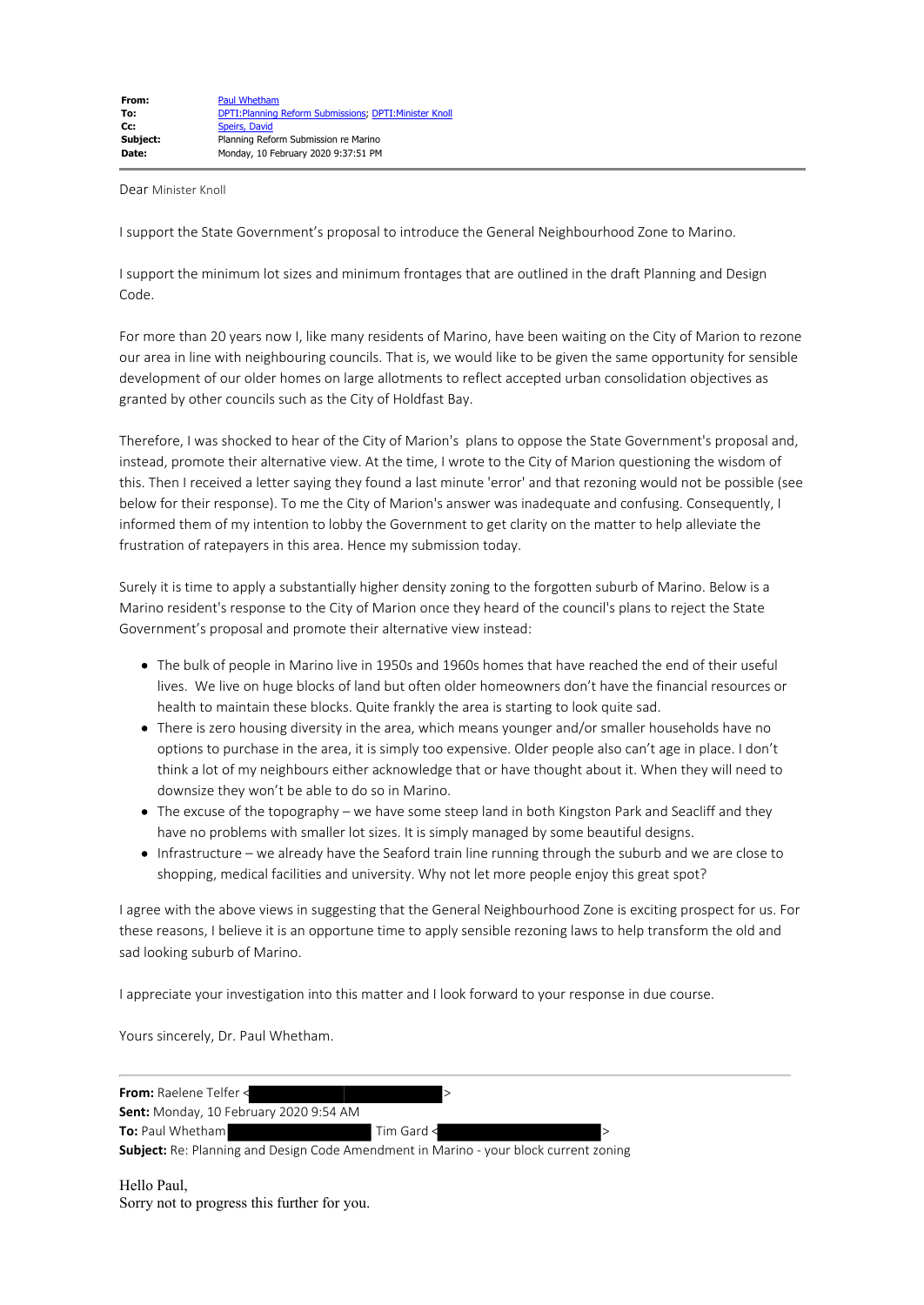Correctly stated, there is no zoning change now proposed by the State Minister for your block. Let us cancel Thursday meeting, as there is nothing I can change in this. Sadly, at a local level, we continue to debate a position without power to act. Raelene

| On 10 Feb 2020, at 8:33 am, Paul Whetham |  |  | wrote: |
|------------------------------------------|--|--|--------|
|------------------------------------------|--|--|--------|

Hi Raelene

Thank you for following this up. To be honest I don't quite know what to make of Ian's last minute 'error' email (let alone fully understand it). All I know is that no-thing has changed and probably never will, from a City of Marion perspective.

As a Marino ratepayer who is in the "silent majority" I can only say that I'm bitterly disappointed yet again. Fact is, many Marino residents who live near the bottom of the sloping hill will continue to wonder why changes won't be made in line with the new SA Planning Code. For example, in my case, I live only 100m away from Holdfast bay residents with similar gentle sloping gradient but modern zoning laws, smaller blocks and cheaper rates.

Surely, there can be a plan for "sensible" rezoning on the lower areas of Marino, which David Speirs MP has argued for (and I believe he has a good read on our electorate)? Anyway, it seems that the only way that the City of Marion will consider sensible rezoning in future is through political lobbying. Which I encourage and, for these reasons, have cc'd Stephen Knoll and David Speirs in this email.

I'm not sure what our meeting will achieve now that a last minute 'error' has been found and I will be told the same old thing i.e. no changes. For these reasons, I suggest we abandon our meeting on Thursday and leave the matter to Stephen Knoll, David Speirs and the City of Marion to sort it out.

Nevertheless, I personally thank you for your listening ear, speaking with others and clarifying the City of Marion's position. I do sincerely appreciate it!

All the best, Dr. Paul Whetham.



Hi Paul,

Prior to our Thursday  $13<sup>th</sup> 1$ pm Brighton Library meeting with you (Cr Tim Gard hoping also to attend), I send the current SA Planning Code Amendment for your block ( Marino), which is considered sloping land, so the new SA Planning Code may not deliver as you expected. My regards, Raelene Telfer

--------------------------------------------------------

**Subject:** Re: Planning and Design Code Consultation

Please note that there was an error in the initial communications from DPTI. The zoning proposed for Marino is now "Suburban Neighbourhood" This will reduce the development opportunity